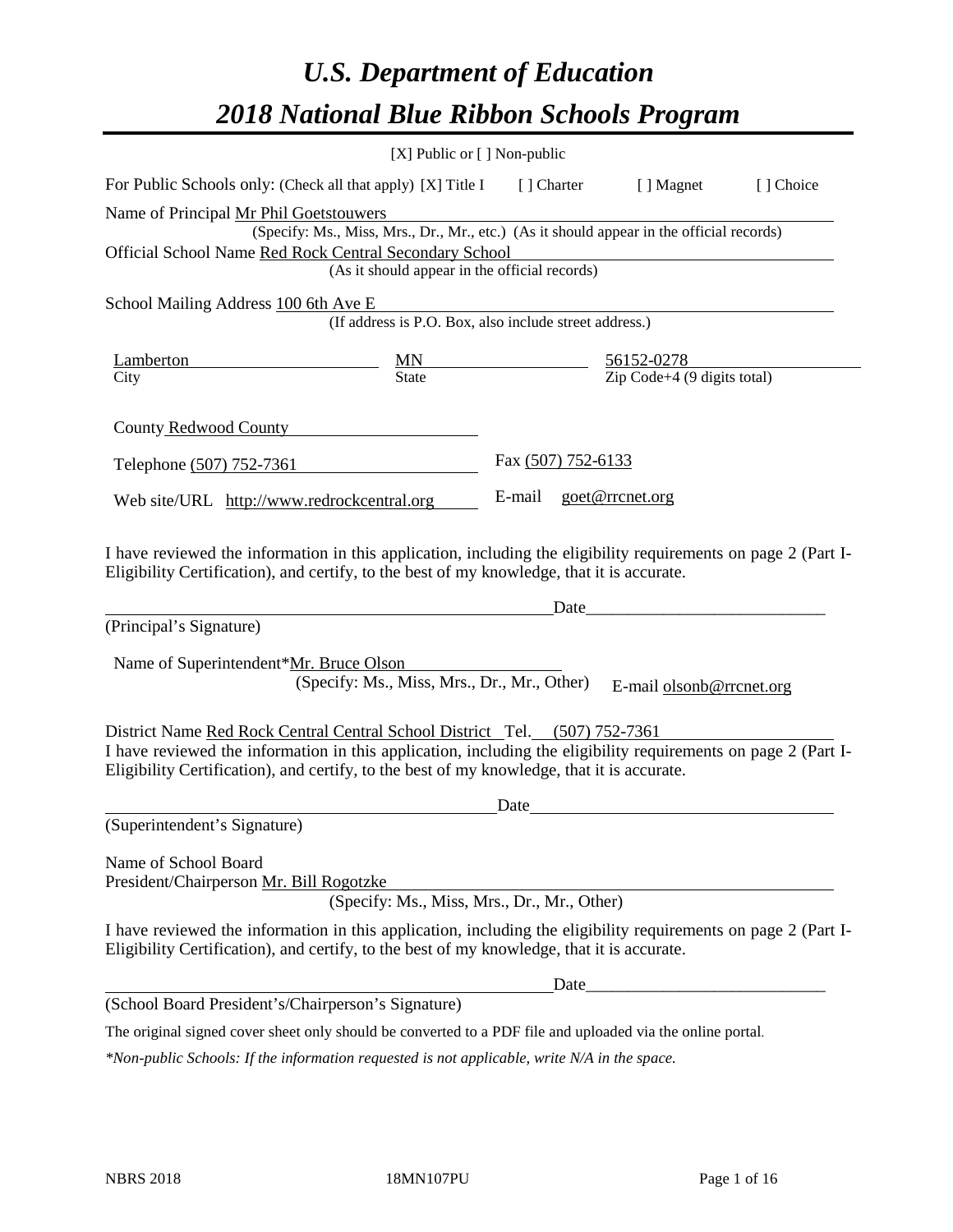The signatures on the first page of this application (cover page) certify that each of the statements below, concerning the school's eligibility and compliance with U.S. Department of Education and National Blue Ribbon Schools requirements, are true and correct.

- 1. The school configuration includes one or more of grades K-12. (Schools on the same campus with one principal, even a K-12 school, must apply as an entire school.)
- 2. All nominated public schools must meet the state's performance targets in reading (or English language arts) and mathematics and other academic indicators (i.e., attendance rate and graduation rate), for the all students group and all subgroups, including having participation rates of at least 95 percent using the most recent accountability results available for nomination.
- 3. To meet final eligibility, all nominated public schools must be certified by states prior to September 2018 in order to meet all eligibility requirements. Any status appeals must be resolved at least two weeks before the awards ceremony for the school to receive the award.
- 4. If the school includes grades 7 or higher, the school must have foreign language as a part of its curriculum.
- 5. The school has been in existence for five full years, that is, from at least September 2012 and each tested grade must have been part of the school for the past three years.
- 6. The nominated school has not received the National Blue Ribbon Schools award in the past five years: 2013, 2014, 2015, 2016, or 2017.
- 7. The nominated school has no history of testing irregularities, nor have charges of irregularities been brought against the school at the time of nomination. The U.S. Department of Education reserves the right to disqualify a school's application and/or rescind a school's award if irregularities are later discovered and proven by the state.
- 8. The nominated school has not been identified by the state as "persistently dangerous" within the last two years.
- 9. The nominated school or district is not refusing Office of Civil Rights (OCR) access to information necessary to investigate a civil rights complaint or to conduct a district-wide compliance review.
- 10. The OCR has not issued a violation letter of findings to the school district concluding that the nominated school or the district as a whole has violated one or more of the civil rights statutes. A violation letter of findings will not be considered outstanding if OCR has accepted a corrective action plan from the district to remedy the violation.
- 11. The U.S. Department of Justice does not have a pending suit alleging that the nominated school or the school district as a whole has violated one or more of the civil rights statutes or the Constitution's equal protection clause.
- 12. There are no findings of violations of the Individuals with Disabilities Education Act in a U.S. Department of Education monitoring report that apply to the school or school district in question; or if there are such findings, the state or district has corrected, or agreed to correct, the findings.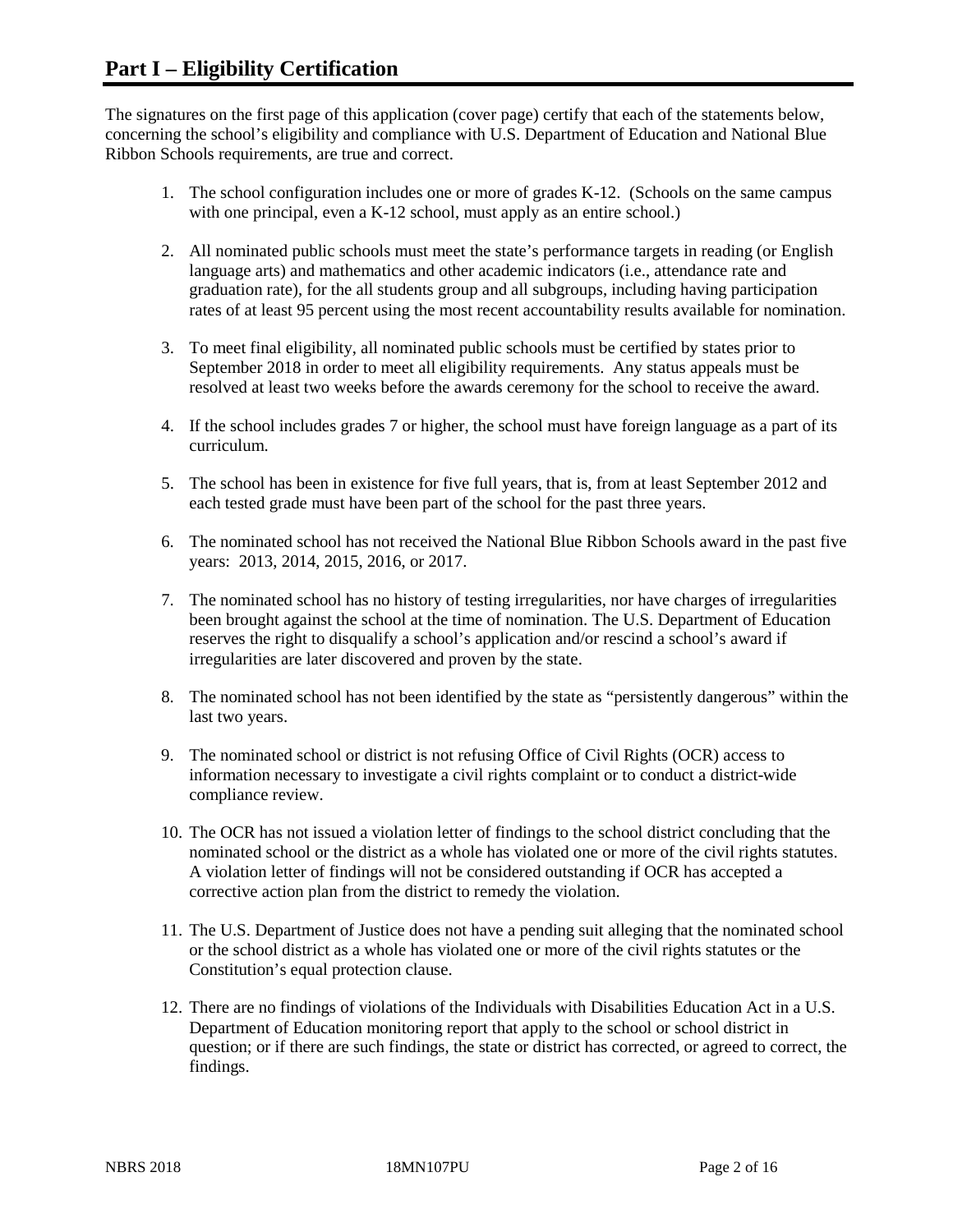#### **Data should be provided for the most recent school year (2017-2018) unless otherwise stated.**

#### **DISTRICT**

1. Number of schools in the district  $0$  Elementary schools (includes K-8) (per district designation): 0 Middle/Junior high schools 0 High schools  $1$  K-12 schools

1 TOTAL

**SCHOOL** (To be completed by all schools)

2. Category that best describes the area where the school is located:

[] Urban or large central city

[ ] Suburban

[X] Rural or small city/town

3. Number of students as of October 1, 2017 enrolled at each grade level or its equivalent in applying school:

| Grade                           | # of         | # of Females | <b>Grade Total</b> |
|---------------------------------|--------------|--------------|--------------------|
|                                 | <b>Males</b> |              |                    |
| <b>PreK</b>                     | 28           | 26           | 54                 |
| K                               | 13           | 15           | 28                 |
| $\mathbf{1}$                    | 13           | 10           | 23                 |
| 2                               | 13           | 11           | 24                 |
| 3                               | 17           | 14           | 31                 |
| 4                               | 20           | 14           | 34                 |
| 5                               | 8            | 8            | 16                 |
| 6                               | 16           | 13           | 29                 |
| 7                               | 13           | 18           | 31                 |
| 8                               | 15           | 21           | 36                 |
| 9                               | 17           | 12           | 29                 |
| 10                              | 22           | 15           | 37                 |
| 11                              | 19           | 18           | 37                 |
| 12 or higher                    | 17           | 16           | 33                 |
| <b>Total</b><br><b>Students</b> | 231          | 211          | 442                |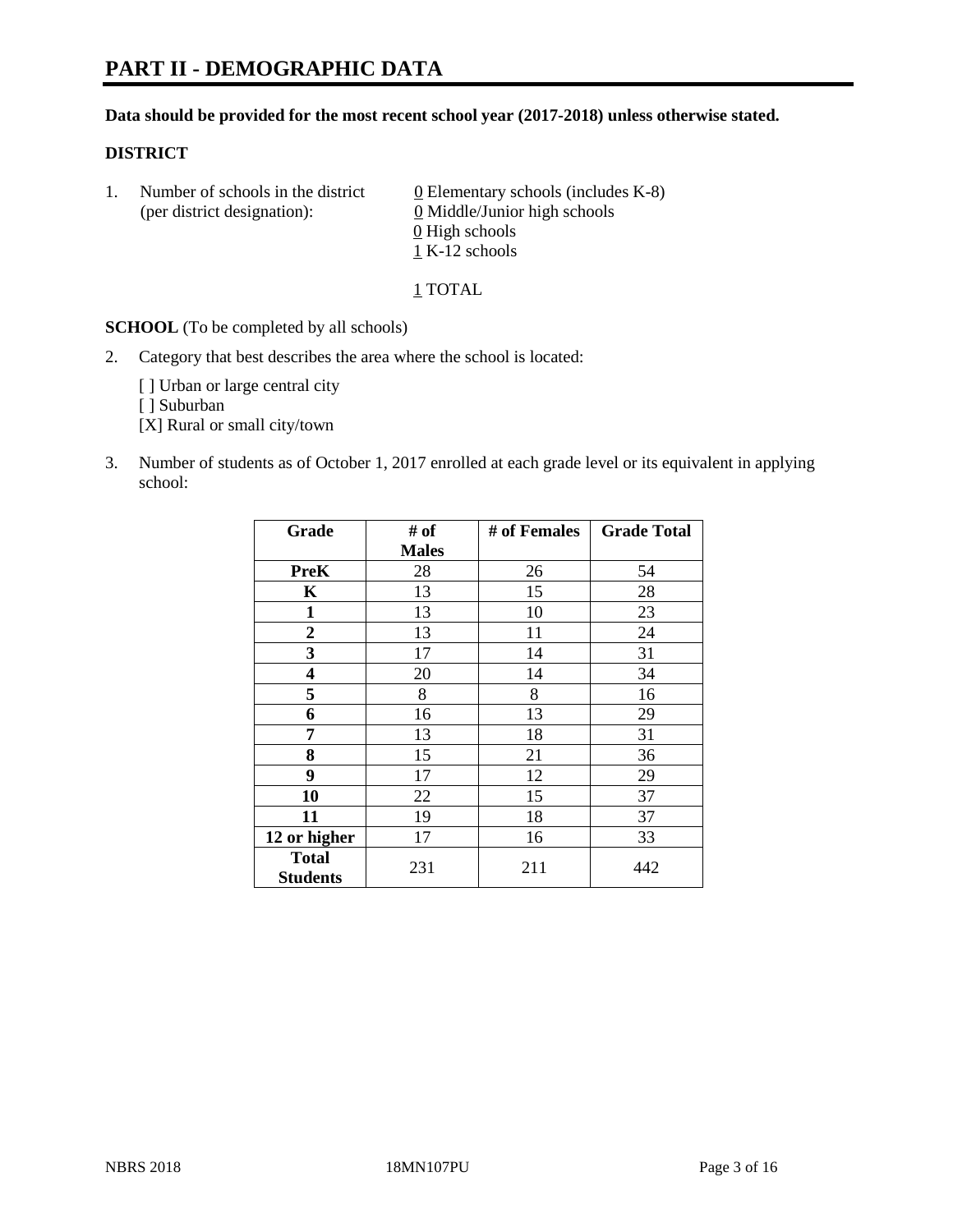4. Racial/ethnic composition of  $\qquad 0\%$  American Indian or Alaska Native the school: 0 % Asian

 % Black or African American % Hispanic or Latino % Native Hawaiian or Other Pacific Islander 92 % White % Two or more races **100 % Total**

(Only these seven standard categories should be used to report the racial/ethnic composition of your school. The Final Guidance on Maintaining, Collecting, and Reporting Racial and Ethnic Data to the U.S. Department of Education published in the October 19, 2007 *Federal Register* provides definitions for each of the seven categories.)

5. Student turnover, or mobility rate, during the 2016 – 2017 school year: 4%

If the mobility rate is above 15%, please explain.

This rate should be calculated using the grid below. The answer to (6) is the mobility rate.

| <b>Steps For Determining Mobility Rate</b>         | Answer |
|----------------------------------------------------|--------|
| (1) Number of students who transferred to          |        |
| the school after October 1, 2016 until the         | 11     |
| end of the 2016-2017 school year                   |        |
| (2) Number of students who transferred             |        |
| <i>from</i> the school after October 1, 2016 until | 5      |
| the end of the 2016-2017 school year               |        |
| (3) Total of all transferred students [sum of      | 16     |
| rows $(1)$ and $(2)$ ]                             |        |
| (4) Total number of students in the school as      |        |
| of October 1, 2016                                 | 445    |
| (5) Total transferred students in row (3)          |        |
| divided by total students in row (4)               | 0.04   |
| $(6)$ Amount in row $(5)$ multiplied by 100        |        |

6. English Language Learners (ELL) in the school:  $0\%$ 

0 Total number ELL

Specify each non-English language represented in the school (separate languages by commas): N/A

7. Students eligible for free/reduced-priced meals: 46 % Total number students who qualify: 204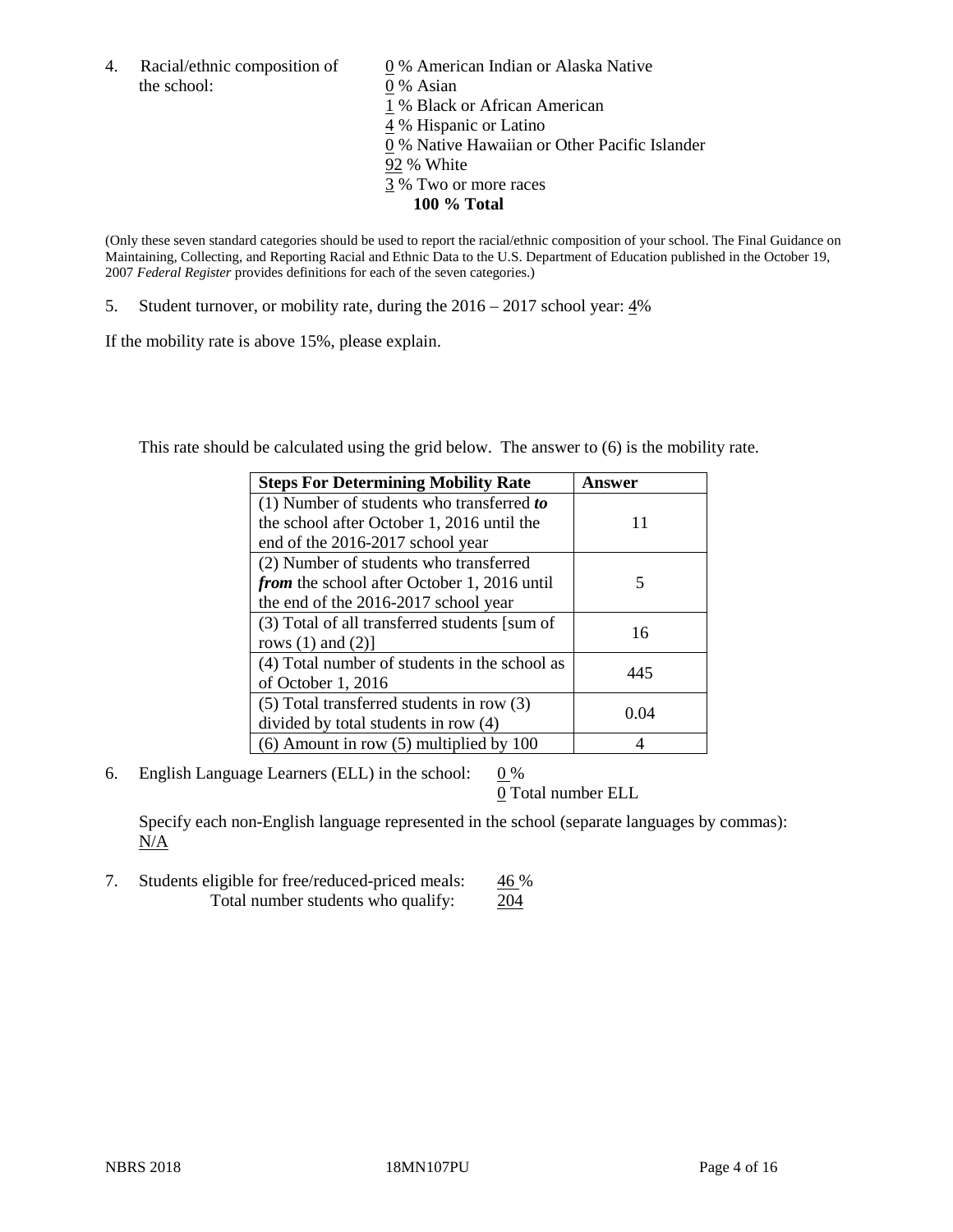64 Total number of students served

Indicate below the number of students with disabilities according to conditions designated in the Individuals with Disabilities Education Act. Do not add additional conditions. It is possible that students may be classified in more than one condition.

| 3 Autism                   | 0 Multiple Disabilities                 |
|----------------------------|-----------------------------------------|
| 1 Deafness                 | 0 Orthopedic Impairment                 |
| 0 Deaf-Blindness           | 7 Other Health Impaired                 |
| 10 Developmentally Delayed | 25 Specific Learning Disability         |
| 4 Emotional Disturbance    | 24 Speech or Language Impairment        |
| 0 Hearing Impairment       | 0 Traumatic Brain Injury                |
| 9 Intellectual Disability  | 0 Visual Impairment Including Blindness |

- 9. Number of years the principal has been in her/his position at this school: 7
- 10. Use Full-Time Equivalents (FTEs), rounded to nearest whole numeral, to indicate the number of school staff in each of the categories below:

|                                                                                                                                                                                                                                | <b>Number of Staff</b> |
|--------------------------------------------------------------------------------------------------------------------------------------------------------------------------------------------------------------------------------|------------------------|
| Administrators                                                                                                                                                                                                                 | 2                      |
| Classroom teachers including those<br>teaching high school specialty<br>subjects, e.g., third grade teacher,<br>history teacher, algebra teacher.                                                                              | 27                     |
| Resource teachers/specialists/coaches<br>e.g., reading specialist, science coach,<br>special education teacher, technology<br>specialist, art teacher, etc.                                                                    | 11                     |
| Paraprofessionals under the<br>supervision of a professional<br>supporting single, group, or classroom<br>students.                                                                                                            | 15                     |
| Student support personnel<br>e.g., guidance counselors, behavior<br>interventionists, mental/physical<br>health service providers,<br>psychologists, family engagement<br>liaisons, career/college attainment<br>coaches, etc. | 19                     |

11. Average student-classroom teacher ratio, that is, the number of students in the school divided by the FTE of classroom teachers, e.g.,  $22:1$  13:1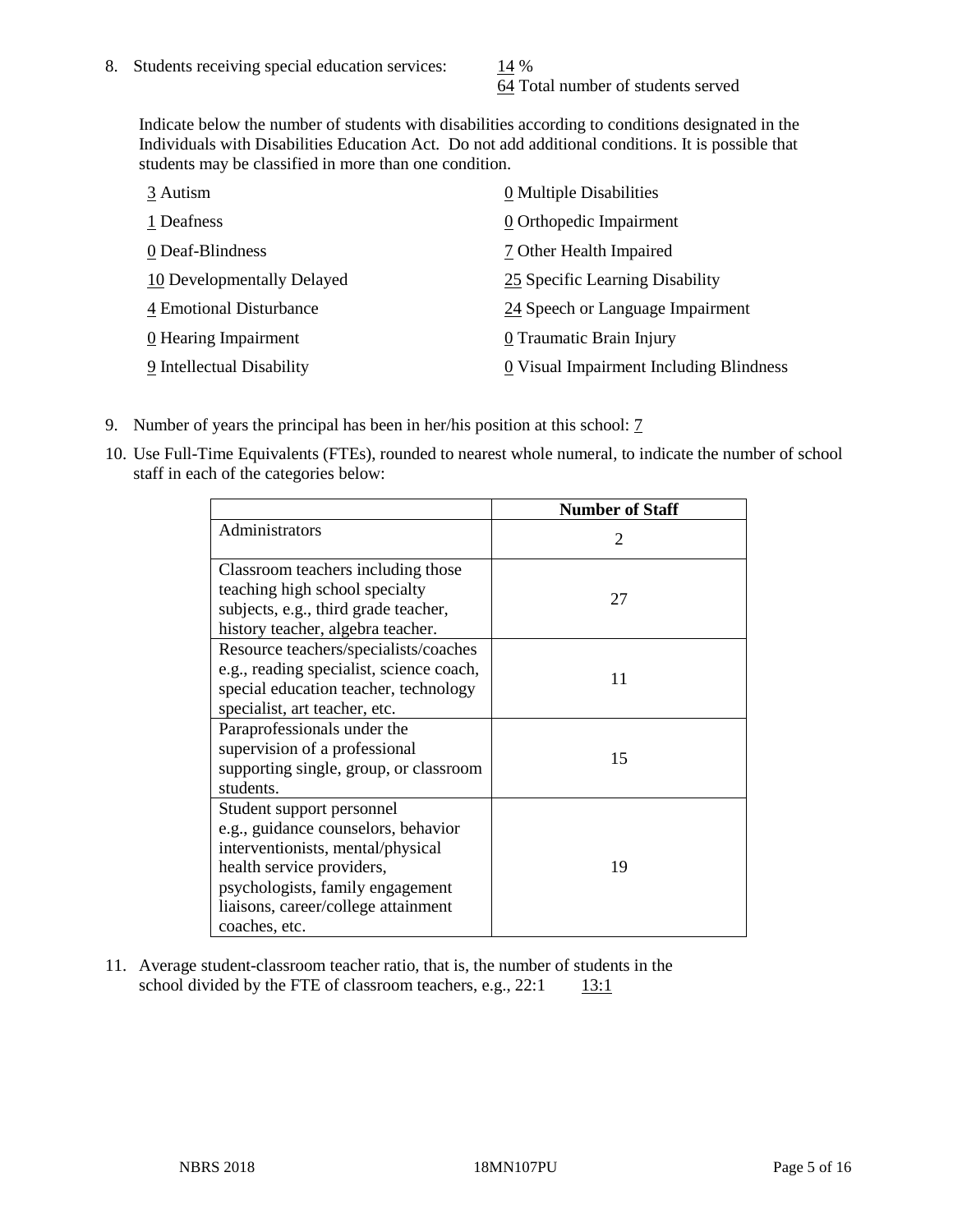12. Show daily student attendance rates. Only high schools need to supply yearly graduation rates.

| <b>Required Information</b> | 2016-2017 | $2015 - 2016$ | 2014-2015 | 2013-2014 | 2012-2013 |
|-----------------------------|-----------|---------------|-----------|-----------|-----------|
| Daily student attendance    | 96%       | 96%           | 96%       | 97%       | 96%       |
| High school graduation rate | .00%      | 00%           | 96%       | ' 00%     | 95%       |

#### 13. **For high schools only, that is, schools ending in grade 12 or higher.**

Show percentages to indicate the post-secondary status of students who graduated in Spring 2017.

| <b>Post-Secondary Status</b>                  |     |
|-----------------------------------------------|-----|
| Graduating class size                         | 33  |
| Enrolled in a 4-year college or university    | 55% |
| Enrolled in a community college               | 18% |
| Enrolled in career/technical training program | 12% |
| Found employment                              | 3%  |
| Joined the military or other public service   | 6%  |
| Other                                         | 50/ |

14. Indicate whether your school has previously received a National Blue Ribbon Schools award. Yes No X

If yes, select the year in which your school received the award.

15. In a couple of sentences, provide the school's mission or vision statement.

To offer high-quality education in a dynamic, supportive learning environment and help learners develop knowledge, skills, & attitude for healthy, productive, fulfilling, and socially responsible lives.

16. **For public schools only**, if the school is a magnet, charter, or choice school, explain how students are chosen to attend.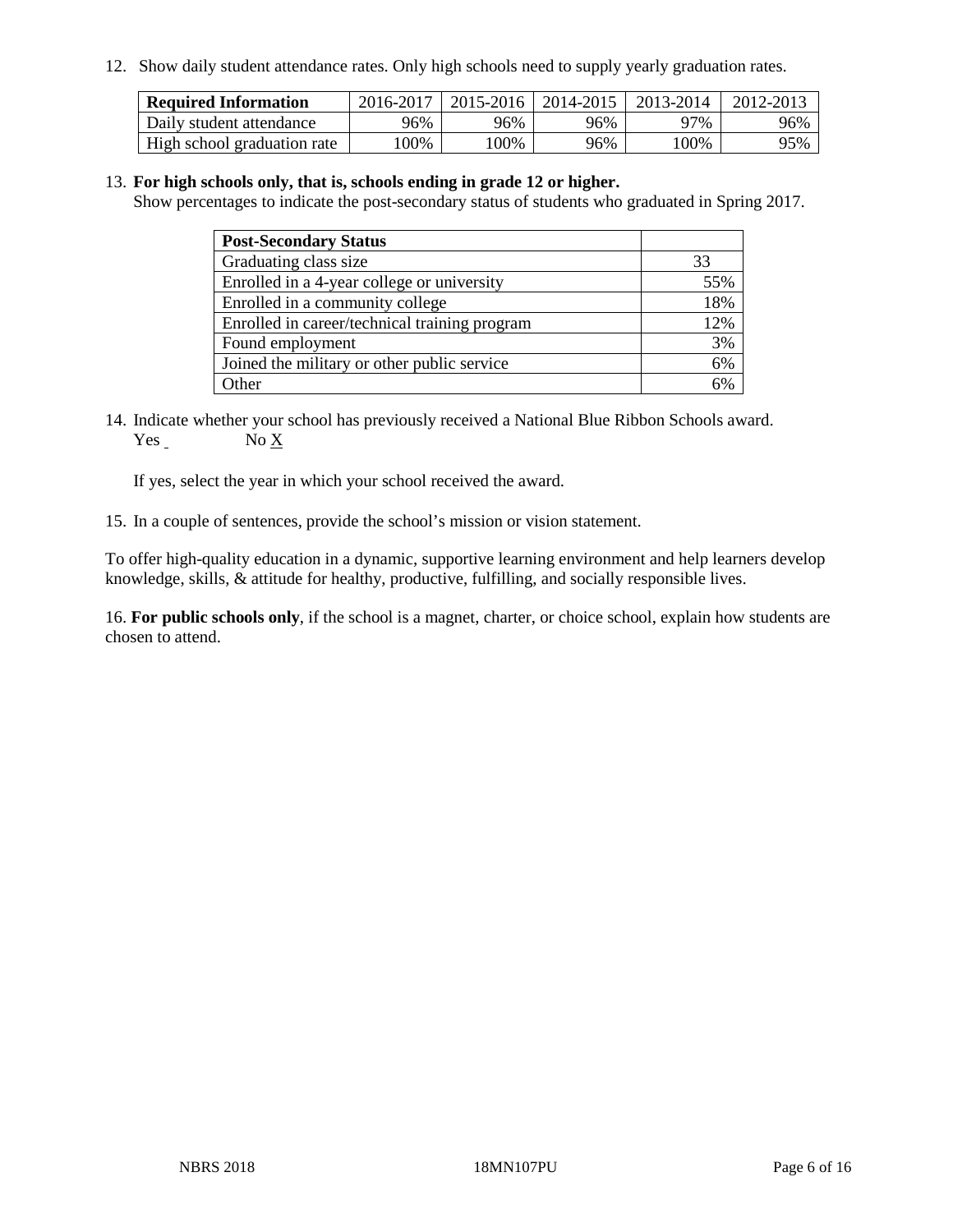# **PART III – SUMMARY**

Red Rock Central School District (RRC) is located in Redwood and Cottonwood Counties in southwestern Minnesota. We serve approximately 400 students in grades K-12 from the communities of Lamberton, Sanborn, Storden, Jeffers and the surrounding area. We also provide a preschool program for 3- and 4-year olds and offer Early Childhood Family Education. Our district is not racially diverse as about 92% of our student body is Caucasian, but 46% of our student body is on the free and reduced lunch program. There has been a steady increase of students coming from split families in the district as well.

Red Rock Central Public Schools consolidated from four original school districts, Sanborn, est. 1871, Lamberton, est. 1875, Storden, est. 1879, and Jeffers Public Schools est. 1902. In 1971, Storden and Jeffers merged and in 1987, Sanborn and Lamberton paired. The year of 1997 saw the consolidation of Storden-Jeffers and Sanborn-Lamberton, creating the present-day Red Rock Central School District.

Red Rock Central School District has been a recipient of several awards. Since 2008, RRC has annually been selected as one of the nation's "Best High Schools" by US News and World Report, receiving recognition in both the bronze and silver categories. We take pride in the district's consistency in scores for the Minnesota Comprehensive Assessments (MCAs) as they are typically 8-15% above state averages. Our 4-year college bound students have consistently outperformed the state average on the ACT, which helped us receive the ACT Red Quill award a few years back. In addition, we are also very proud of the fact that a large percentage of our seniors receive some sort of college credit through our concurrent enrollment, Advanced Placement offerings, and articulated agreements. An amazing part about those three offerings is that all of our students have the opportunity for college credit before they graduate, not just our 4-year college-bound kids. Our elementary school has received many awards and accolades for years as well. Most recently, our elementary school has been designated as a "Minnesota Reward School" by the Minnesota Department of Education for 2016.

Another strong tradition of success has been in our fine arts in the high school. In 2005, we received a "Recognition for Excellence in Music Education" award as one of the "Best 100 Communities for Music Education in America" recognizing outstanding music programs and community support from a consortium of nine entities including Music Educators National Conference (MENC). Our high school band was honored to be selected to perform at the Minnesota Music Educators Association mid-winter convention in 2017 and our high school choir has been selected to sing the national anthem at St. Cloud State University Division I hockey games the last three years. Both band and choir have an ongoing trend for many years of receiving all three superiors from the Minnesota State High School League Large Group Contest, which is the highest level of performance you can receive. There are many key strategies used within the school that have encouraged and challenged all students to develop their full potential academically, emotionally, physically, socially, and culturally. At Red Rock Central, we believe it starts with the staff. We pride ourselves at RRC of having caring and supportive staff in all grades. It is very common and of course, enjoyable, to hear our new students in the secondary say "the staff really care at this school!"

Small class sizes allow our staff to get to know each student and identify their individual strengths and needs. We average a 13:1 student to teacher ratio, and an 11:1 student to staff ratio, which has proven to be a financially worthwhile investment in creating opportunities for all of our students to be successful. Starting at the younger grades, our staff instills the core values and morals students need to be successful at our school and in life. With care and support, our students go through our educational system learning, developing, practicing, and accepting those core values. In the secondary, we always have a staff meeting at the beginning of the school year. We discuss many things, but one of those includes spending time discussing any information that is pertinent to the staff related to incoming students. This background information allows our staff to make a connection with the new students immediately. Students going through our educational system from preschool to graduation are exposed to many opportunities to develop and grow. We have many programs that align with our mission statement which encourage all students to develop to their full potential. A few of those programs beyond our standard curriculum include: Accelerated Reader, Love to Read Month, Dental Health Awareness, Nutrition Education Program, Fire Prevention Week, CPR training, Read Naturally, as well as the many character guidance and development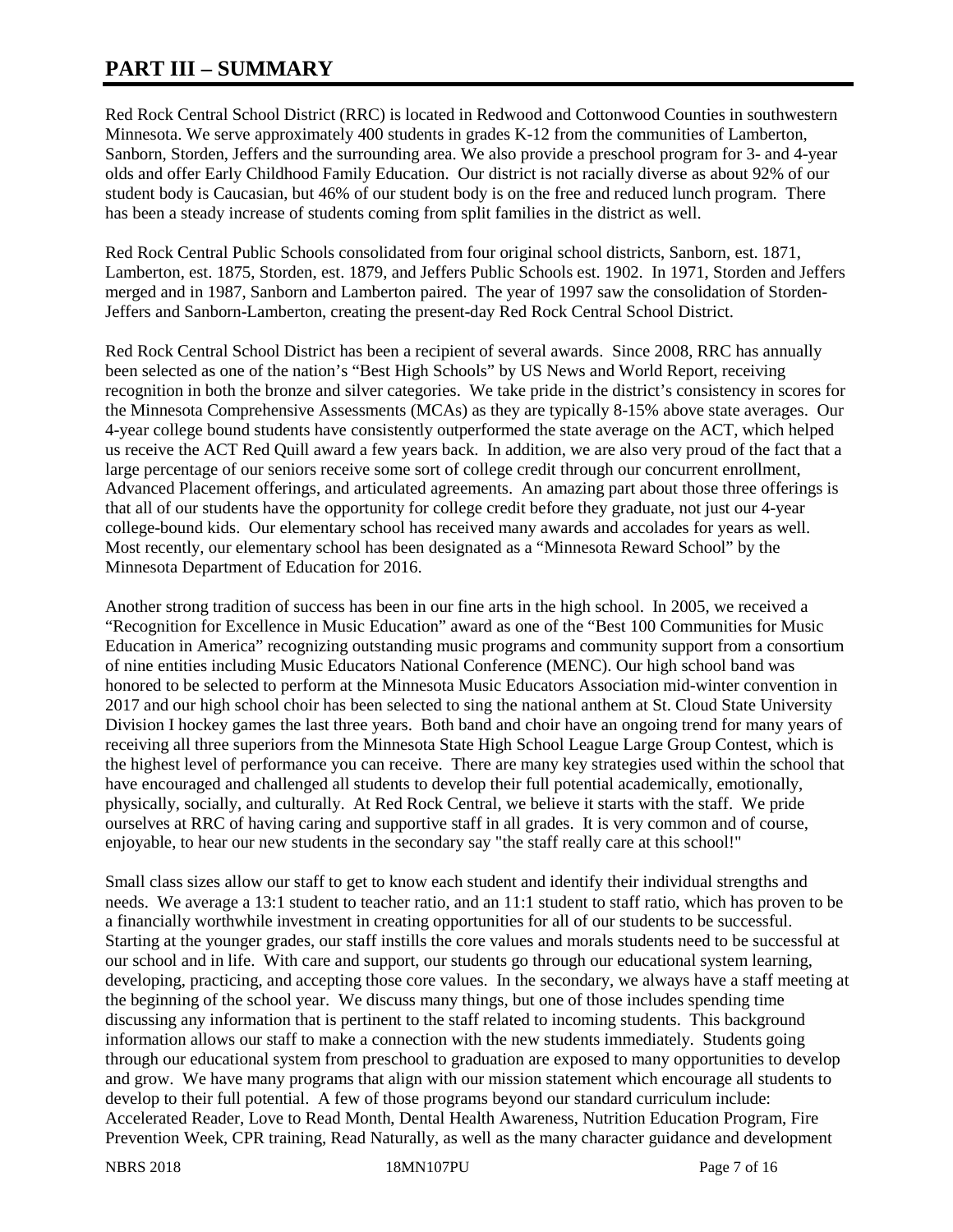lessons.

Lastly, our communities are actively involved in their churches, which have helped shape and promote positive values and morals. We have a long-lasting tradition to have a baccalaureate, which is a religious service for our seniors, at the end of each school year. The ministerium from all four communities are invited and lead the service. Although optional to our students, a majority of our students take part in it every year.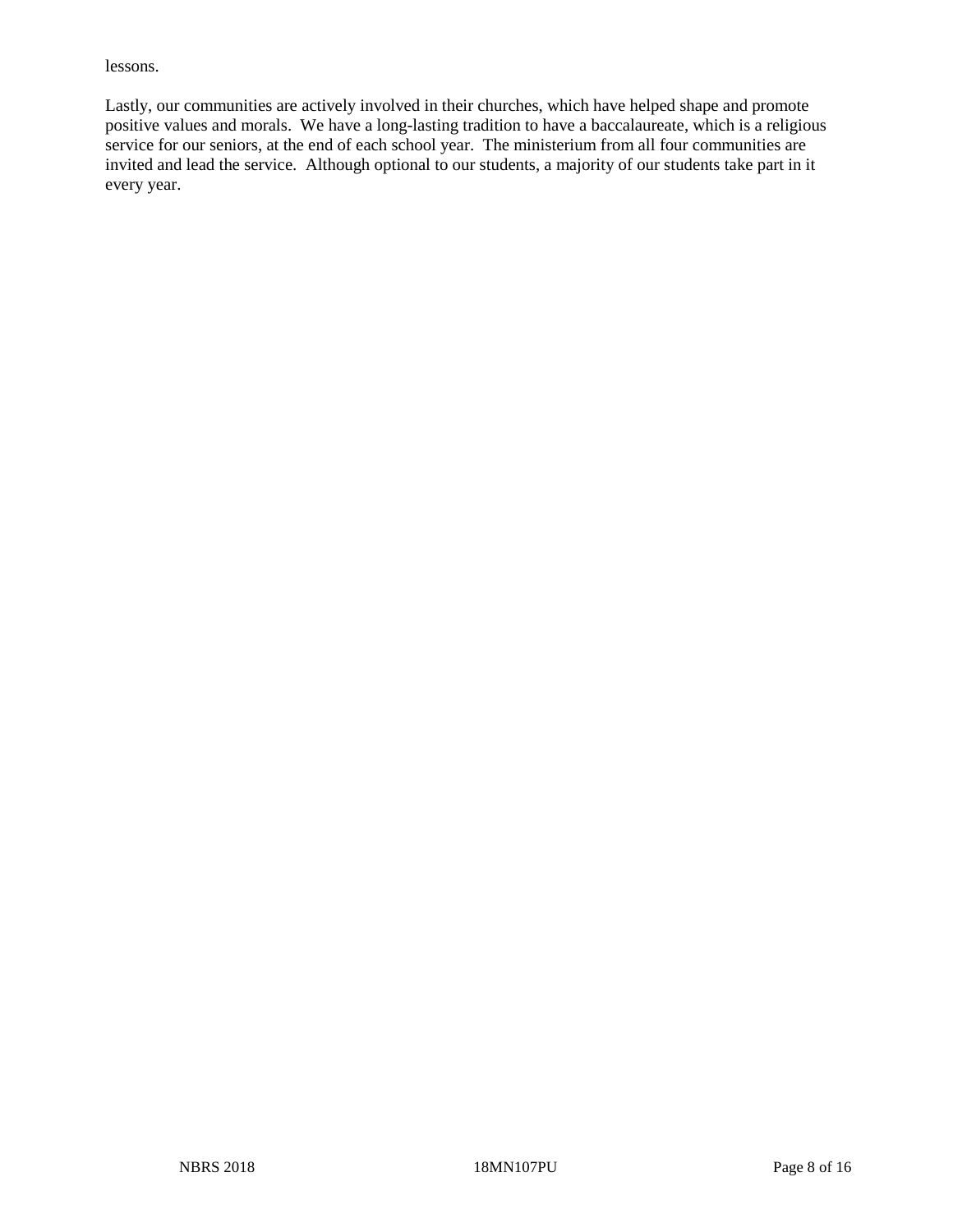# **1. Core Curriculum:**

Although Red Rock Central uses the ELA Common Core as our basic guideline, our students' needs drive our curriculum. We administer entry-level assessments in reading and grammar in grades seven through eleven to determine focus areas for each grade level. Additional mini-lessons are added to our textbook curriculum to address student needs. Mid-year benchmark assessments help us identify learning that has been achieved as well as areas that still need work. These entry-level and benchmark assessments, along with Minnesota Comprehensive Assessment III scores from the previous year, help us identify struggling readers. For these students, we offer small-group reading classes in grades seven, eight, and ten to strengthen students' skills and confidence.

In addition to using our textbook as a resource for short stories, non-fiction excerpts, and drama studies, we incorporate grade-level novel units to encourage in-depth literacy engagement, and we include selected articles and essays that emphasize other content areas such as science and technology. Scheduled free reading time in both junior high and high school promotes choice reading, emphasizing that reading for enjoyment is a life-long skill. At all grade levels, writing and speaking activities are incorporated to our reading curriculum, creating more authentic learning experiences. We use a blend of whole-class, smallgroup, and individual instruction in reading, writing, and speaking to further prepare them for real-life challenges in the workplace. Nearly half of every senior class enrolls in in-house concurrent enrollment classes for college credit in literature, writing, and speech.

Our district is currently using Superkids, a comprehensive core reading and language arts program, in Kindergarten through grade 2. Our district uses Reading Wonders, a basal reading program to teach grades 3-6. Included in this program are components for guided reading, read aloud, shared reading, leveled reading and independent reading.

In mathematics, our goal is for every student to have the necessary math skills to be successful whatever their career choice after high school. Daily written assignments of 20-30 minutes are the norm and all student papers are corrected and returned promptly. We access individual/group problem areas as they occur and reteach as necessary for better student understanding. All the secondary Minnesota Math Standards are embedded in the math classes 7–12 and we constantly modify our curriculum at every level whenever a specific standard is identified as a weakness according the MCA III and ACT standardized exams. Although many of our lessons are textbook based, we use a lot of other resources and technology (calculators and websites), particularly in grades 11 and 12. Most of our students graduate with four or more credits (years) in mathematics, and our top students have earned three to six college math credits as well.

The science curriculum at Red Rock Central is based on the Minnesota Academic Standards in Science and has been aligned with the standards. All pre-K to 12th grade science courses at Red Rock Central rely heavily on hands-on activities to reinforce standards and concepts that are being learned. These activities can range from traditional laboratory inquiry investigations, to computerized simulations and real-world applications such as an insect collection or analysis of water samples collected from nearby bodies of water. It is our goal that students leave all Red Rock Central students with a deeper appreciation of the natural world, and the basic knowledge to help them make informed decisions about human actions and their impacts. In K-2, teachers create their own lessons related to the standards and use a variety of resources. In grades 3-12, we have spent a fair amount of time curriculum mapping and identifying our strengths and weaknesses related to the MCA results and benchmarks. We use a variety of textbooks, online resources, laboratory activities, and reviews to teach science.

Secondary science instruction at Red Rock Central encompasses life, physical, and earth science topics. Some topics in 9th grade include: structure and changes in matter, motion, energy, forces, electricity, magnetism, and technology. In biology, tenth graders study the nature of life, genetics, microbiology, multicellular plants, invertebrates and vertebrates. Students in eleventh grade study chemistry more in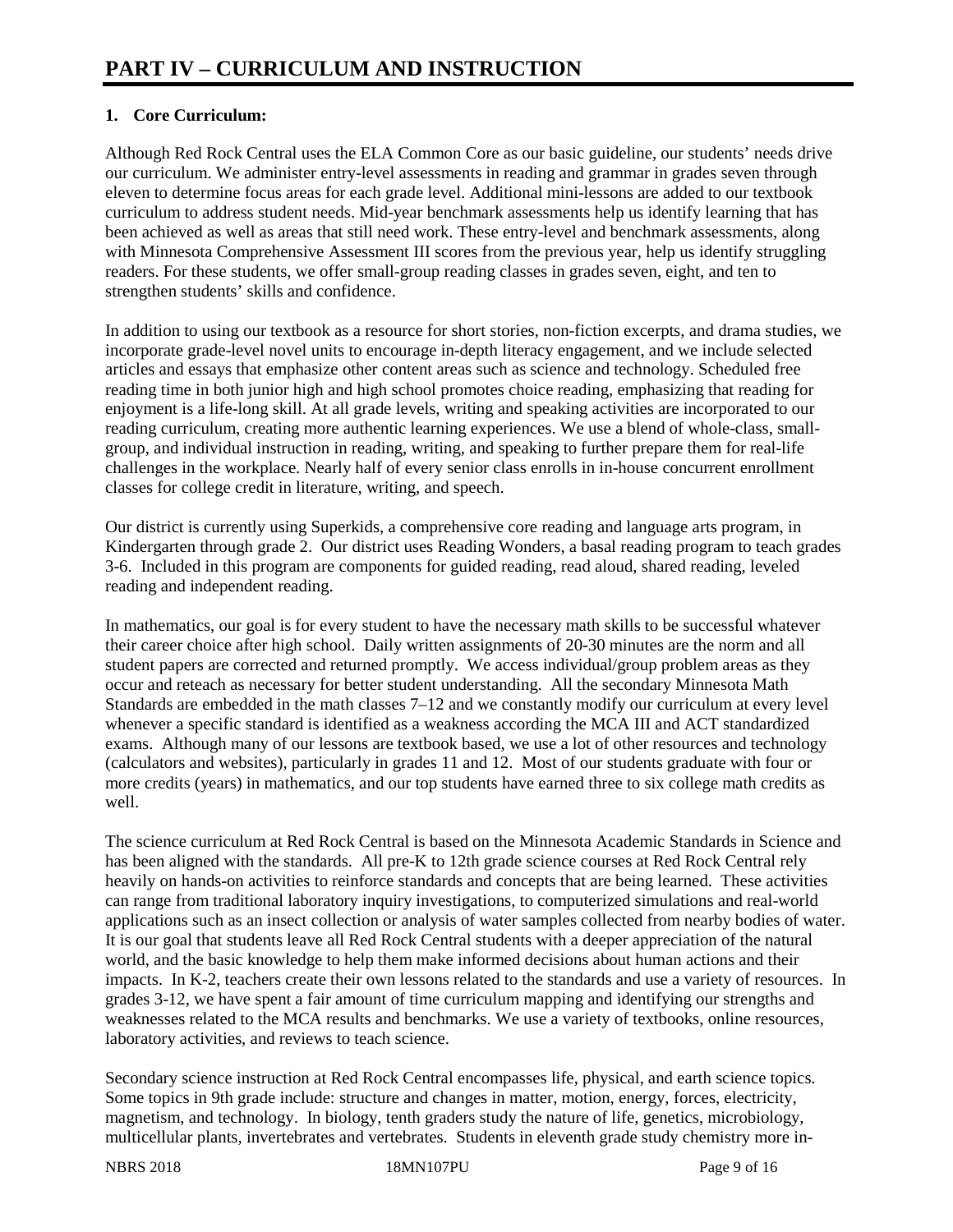depth, but can choose between a concept-based course and a traditional chemistry course. Forms, properties, and interactions of matter are the main focus of both chemistry classes, as well as the factors affecting reactions, acids and bases, and solutions. Twelfth graders have the opportunity to study physics as an elective with a special emphasis on engineering, practiced through special projects.

Throughout the district's social studies curriculum, content is aligned with state learning standards including literacy skills. Specifically in grades 7-12, students actively engage in early American History, World Geography, Civics, recent American History, Government, World History, and Psychology courses. Our curriculum provides students with complex concepts, diverse viewpoints, and critical thinking opportunities. Civic engagement is a common thread in all classes. Civics students write and propose bills to a mock congress, participate in mock trials, visit the local polling place to carry out a mock election, and initiate petitions for changes within our school. To develop historical thinking and problem-solving skills, students simulate historical events such as imperialism and cold war situations. Students also create maps, investigate and debate current events, and analyze primary and secondary documents. Our goal for students' academic achievement is to create prepared, knowledgeable, respectful and competent citizens with the skills to be successful in a global, multicultural democracy.

We require a semester class for all 11th graders called Lifesmarts. This is a course to prepare students for the "real world". Students explore career and college options, which is a personalized continuation of what each individual student compiles in 9th grade social studies. This class also prepares students for the workforce and has them make personal finance decisions such as saving, investing, budgeting, the use of credit, and insurance options. This class provides students with the tools for a successful financial future.

For ages 3 & 4, we use the curriculum "Core Knowledge," which is part of the Reading Program that grades K-2 uses. This curriculum aligns with the early childhood indicators of progress. Multiple progress assessments occur throughout the year through the Desired Results Developmental Profile (DRDP) assessments and assessments within the "Core Knowledge" Curriculum. We have a high success rate in preparing our Pre-K students for Kindergarten both academically and socially. Parent-Teacher conferences occur multiple times per year and occasionally conversations about possible retention occur.

# **2. Other Curriculum Areas:**

Red Rock Central is a small school. We have one technology director who runs our own internet service program called RRCNet, one industrial arts teacher who also teaches students to use our own digital fabrication lab, one agriculture teacher, one auto mechanics teacher, one K-12 art teacher, two K-12 music teachers, two librarians, and one guidance counselor. In addition, we have been very creative to continue foreign languages at our school.

RRCNet, Red Rock Central's Internet Service Provider for the school and surrounding communities, began as a school-to-work program in 1996. Students are employed by RRCNet and develop valuable skills that allow them to fill positions in fields of information technology including area phone companies, as technology coordinators in area school districts and farmer's cooperatives and even some Fortune 500 companies. Working with all RRCNet customers in the community and school provide wonderful opportunities for students to practice their interpersonal skills. There is a prerequisite to be an RRCNet employee; CISCO or Information Technology Essentials is a class that teaches students to build a computer, install the operating system, add peripherals, and connect the computer to a local area network and to the internet.

We are a 1:1 school, providing K-2 students with mini i-Pads, while preschoolers, grades 3-12, and staff are assigned a Microsoft Surface RT tablet. In addition, RRC offers Computer Aided Drafting and Design classes, which is a prerequisite for our very own digital fabrication lab (Fablab). Students receive hands-on experiences with 3-D printers, laser cutters/engravers, CNC plasma cutter, CNC milling machine, and CNC router. Middle school students already receive some exposure to the software and Fablab in their Tech Ed classes.

NBRS 2018 18MN107PU Page 10 of 16 Agriculture is important to our communities and, of course, the world. In RRC's 9-12 agriculture classes,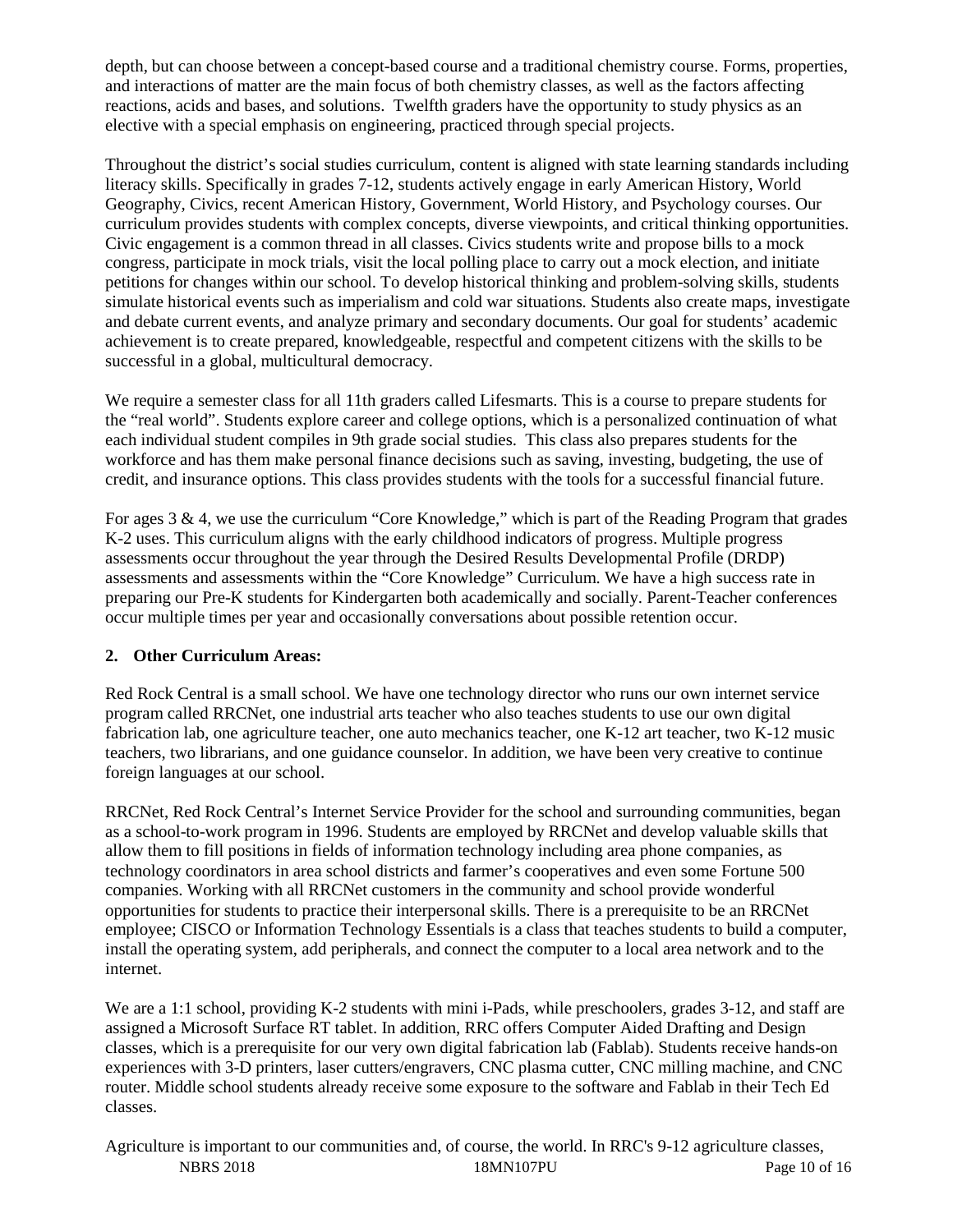students learn about a wide variety of topics including wildlife, horticulture, food science, soils, animal sciences, welding and electricity, and leadership.

Our auto mechanic students explore the repair of engines, electrical, fuel, emission control and other various systems used on automobiles of today. Our auto shop is busy every day with different vehicles. All of these hands-on experiences expose and prepare all of our students to a variety of potential tech trades.

The arts are valued highly at RRC as well. All students in grades K-12 have the opportunity to have art and music. Students in K-6 have art twice per week for 25 minutes. Seventh-8th graders have art for one semester each year, opposite of tech ed. And 9th-12th graders have two art elective periods available in their schedule every semester. We believe art is a universal language and we have multiple fine arts evenings for our students to display their artwork for the community. Art students also have the opportunity to attend the visual arts festival annually and enter their work into competition.

Our music schedule optimizes the chances of students being actively involved in music. We start offering band in 5th grade and have majority of the class participate. In 7th and 8th grade, we schedule choir, band, and study hall the last period of the day. Students are required to be in at least one of them, but many choose both. Each class meets 2 1/2 times per week so if a student is only in choir or band, they will have study hall the other days. In high school, we schedule choir between the 4th and 5th period. Those in choir eat lunch immediately after 4th hour and then have choir for 30 minutes. Students in grades 9-12 who are not in choir go to a shortened study hall time after 4th hour and go to lunch when the other students start choir. We consistently have 2/3 of our high school student body in choir annually. High school band is scheduled 5th hour and is prioritized in scheduling to allow anyone interested to take it.

We provide physical education (PE) as well as information on health and nutrition to our pre-K-10th grade as well as advanced PE opportunities for our 11th and 12th graders. PE is aligned with national standards and is offered every day for grades pre-K-6 while health and nutrition are integrated into multiple curricula. In grades 7, 8, and 10, we have a rotation schedule PE for roughly 4 weeks and then teach health for two weeks and rotate throughout the year. We also provide Developmental Adaptive Physical Education (DAPE) services throughout the week to those in need.

At RRC, we believe foreign language is important, but there has been consistent turnover in staff the last six years. When our German/English teacher retired 6 years ago, we contracted some Spanish time with neighboring districts five out of the six years and tried online Spanish for one year. Next year we will have another Spanish teacher in front of the classroom.

#### **3. Instructional Methods, Interventions, and Assessments:**

Red Rock Central doesn't have a lot of racial diversity, but the socioeconomic statuses of our student population vary greatly. The one size fits all model does not work for our school district. We use many benchmark, formative, and summative assessments to determine our students' knowledge, skills, or deficits as well as our teachers' impact and effectiveness. All students in grades K-2, but also 4th grade in science, take the NWEA (Northwest Evaluation Association) test at the beginning, middle, and end of the year. Standardized Test for the Assessment of Reading (STAR) data is collected on a monthly basis for grades 2- 4. Dynamic Indicators of Basic Early Literacy Skills (DIBELS) is administered at the beginning, middle, and end of the year for the elementary as well. Growth benchmarking is completed at the end of each quarter with students who are in need of progress monitoring. With these assessments along with data from STAR, local checklists and teacher observations, struggling and at-risk students are identified and referred for interventions. Students not responding successfully to the interventions are referred for special education services. Parents are kept informed of their child's progress.

In grades 3-11, we use the data collected from the Minnesota Comprehensive Assessments (MCA) III, the Optional Local Purpose Assessment (OLPA) while it was available, and the American College Testing (ACT) to determine success, interventions needed, and which standards need re-teaching. Throughout the year, we track comparisons between our free and reduced lunch pupils (FRP) and non-FRP using different assessments to determine the effectiveness of our interventions.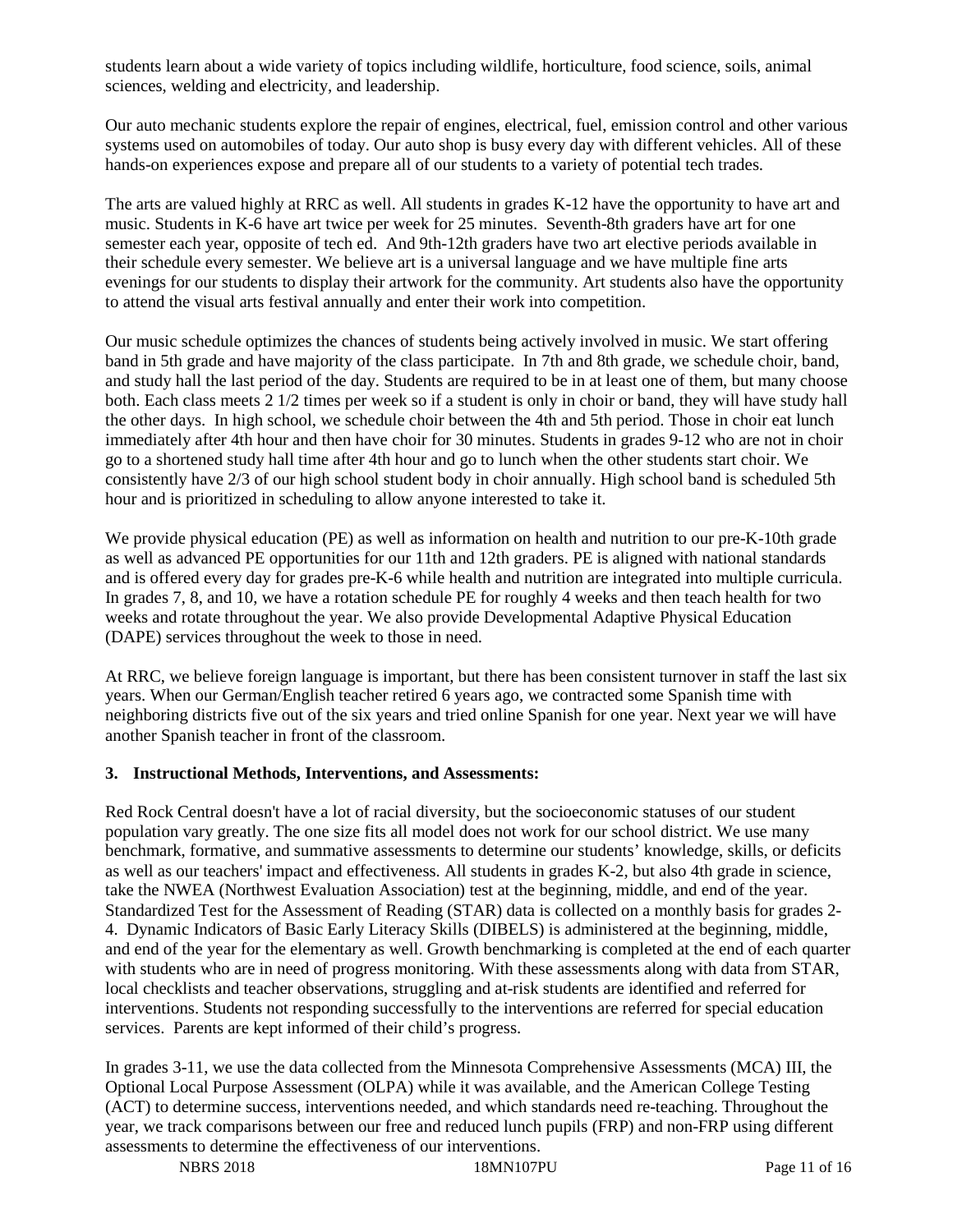RRC believes the foundation of all curricula is reading. We identify student needs and interventions across content areas, with some exception to math, dependent on students' benchmark tests and assessment results in reading. We have two reading and intervention specialists in our district. RRC provides elementary students a reading intervention program taught by one of these specialists. This program utilizes researchbased intervention strategies supported by the "Reading Wonders" curriculum for students who are struggling to understand reading concepts. The Reading Wonders curriculum is based on Common Core State Standards and is used in grades 3-6. Delivery of instruction includes: guided reading, read aloud, shared reading, leveled reading and independent reading.

Each K-2 classroom has purchased Superkids, a comprehensive core reading and language arts program, to teach reading. Each level of the program provides the systematic phonics-based reading instruction for fiction and nonfiction reading. Reading is taught with spelling and writing so children can express their own ideas in stories, reports, letters, and more. Included in this program are components for guided reading, read aloud, shared reading and independent reading. Students in grades K-2 are placed in a small group intervention according to the PRESS (Path to Reading Excellence in School Sites). This intervention focuses on the 5 areas of reading starting with Phonemic Awareness, Phonics, Fluency, Vocabulary, and Comprehension. All K-3 students receive classroom reading instruction for a minimum of 90 minutes each day.

The school has a library with two librarians, each elementary classroom has their own reading center, English classrooms have a variety of books as options, and students in grades K-11 are part of Accelerated Reader (AR), which is a computerized program that tests basic reading comprehension. Students choose their books, read independently and take an independent comprehension test on the computer.

Proficiency, growth and trend data is analyzed in all tested content areas and is used to set specific learning targets for each child and for each grade level of students. Pre-K data is also available, accessed and utilized. In the last couple of years, we also use a program called IXL up to 6th grade for reading and math. IXL provides practice problems, diagnostics, re-teaching of a lesson, and feedback tailored to each individual student. Also, for many years, we have added remedial reading classes and reading intervention classes to the schedule for students in grades 7-11. One target grade and a specific set of students are chosen annually dependent on MCA III results. The grade and students who had the lowest proficiency scores, are chosen to receive the additional reading class. We have found this is a great motivator for all students and also beneficial for those students who need the extra interventions.

Generally speaking, RRC's core teaching approach is direct instruction specifically related to the standards. However, the previous paragraphs should help identify how RRC uses assessments and benchmarks to tailor the curriculum, lesson, intervention, and needs for each individual student. Each teacher determines which instructional approach is best for their students, but uses a vast amount of data to come to that decision.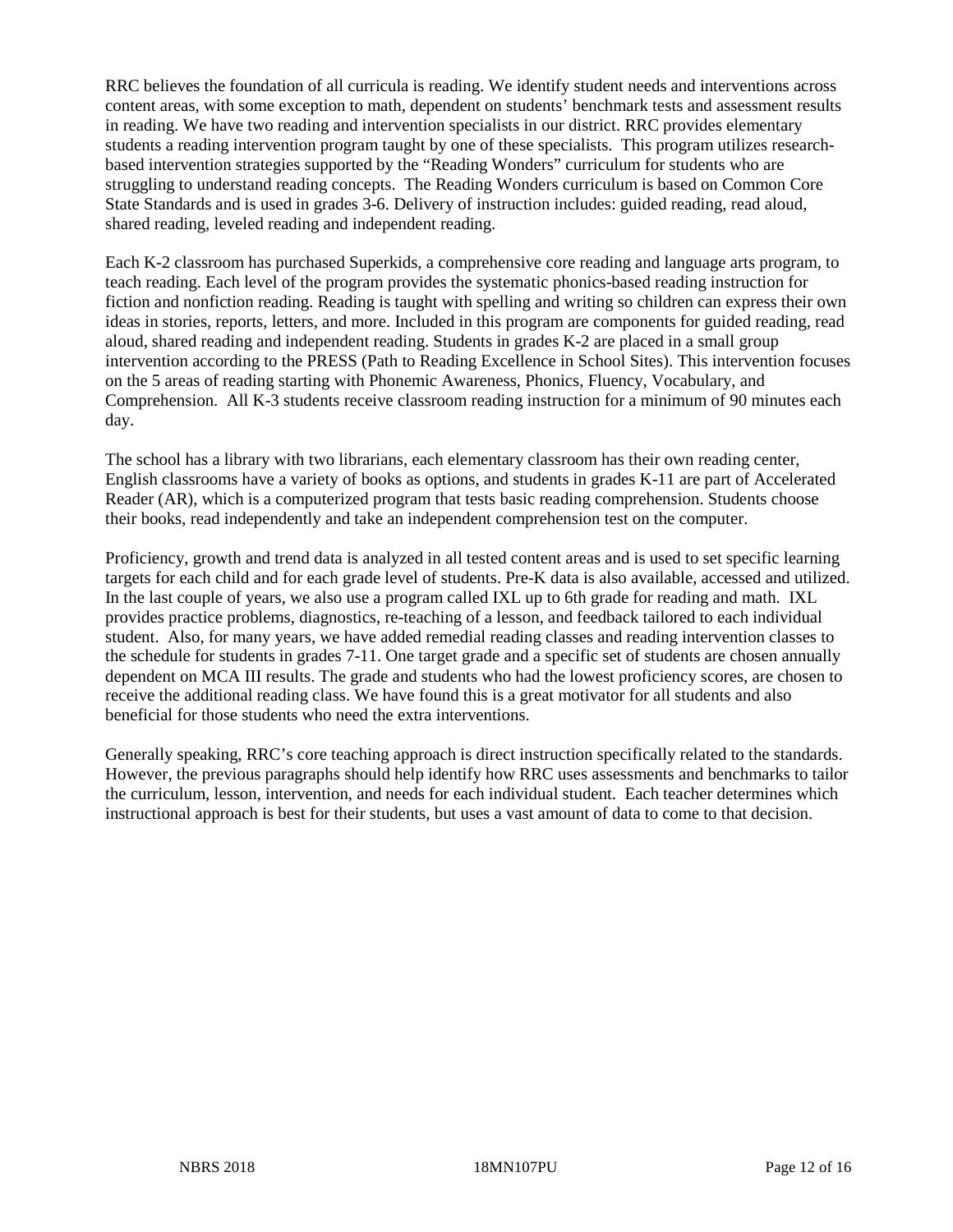## **1. School Climate/Culture:**

Our philosophy at Red Rock Central School District is centered on a concern for the individual student and their growth, academically and socially. Red Rock Central School District prides itself on positive student behavior and achievement. Substitute teachers enjoy working at our school and frequently comment on how we have "such nice and respectful kids." We have a caring staff who are part of weekly Q-comp cluster groups and child study teams that meet monthly to discuss student concerns and successes. There is constant communication between staff members regarding students, which helps us be proactive in preventing behavior concerns or escalation of student concerns.

Positive behavior reinforcement programs are implemented into our district. Some of the programs have been: "Caught Being Good," recognizing positive behavior in students on a daily basis, "Falcon Pride Awards," for students going above and beyond, and "Future Leaders in America," helping build skills to be a leader. We also promote reading through Accelerated Reading and have rewards quarterly for achieving personal goals. The school counselor is busy daily meeting with K-12 students individually, in groups, or in classes to help meet their mental, emotional, social, personal, and financial needs. Becoming a one building district allowed our upper classmen to be teacher-assistants. These students take active roles in the classroom to assist the teacher and work with younger students for reading or listening to students read one-on-one, leading a small group activity, rewarding positive behavior by playing games or sports with them, and helping with assignments.

In addition, we have two Student Council groups that represent our K-12 student body. They fundraise, bring in presenters for lyceums based on desired or needed discussions, and help promote a positive climate in our school by establishing fun activities during Homecoming and Snow Weeks, dress up days, and more. Pep fests are other ways we encourage and promote school pride and support for one another. We also have an active Honor Society promoting leadership, character, integrity, and service.

As a school, we celebrate and reward our successes. The senior class can earn early dismissal a few days before graduation with good behavior. RRC students and staff could have ½ days instead of full days the last day of school and the last day before winter break dependent on meeting district goals on the state assessments. In addition, students can earn gift cards for perfect attendance. RRC also celebrates each staff appreciation week throughout the year. Local community clubs also contribute in celebrating appreciation weeks. Lastly, we have monthly staff meetings, or more, to share any happenings and successes.

#### **2. Engaging Families and Community:**

Red Rock Central's two most effective ways of communicating with our stakeholders are through JMC, a student record management software, and our website www.redrockcentral.org. JMC allows communication between the school and families regarding grades, progress reports, report cards, attendance, lesson plans, discipline, school and weather related announcements, and more. Parents have the ability to set parameters on when and how they get notified regarding students' grades for each individual class. For example, a parent can choose to be notified if their child's grade gets below a 70% in math, but set a higher percentage such as 90% in art. The office staff, counselor, and administration utilize JMC frequently to reach individual parents or send a notification in mass for an update on the school, early closing, changes in plans for an extra-curricular activity, etc.

We also have daily announcements that are delivered and read to every classroom. Those announcements as well as upcoming events, awards, informational sessions and trainings, Open House, and Parent-Teacher Conference information is posted on our website for parents and community members to see as well.

We have a District Advisory Committee that meets annually to discuss previous district goals and results and helps identify new goals. This advisory committee consists of at least one board member,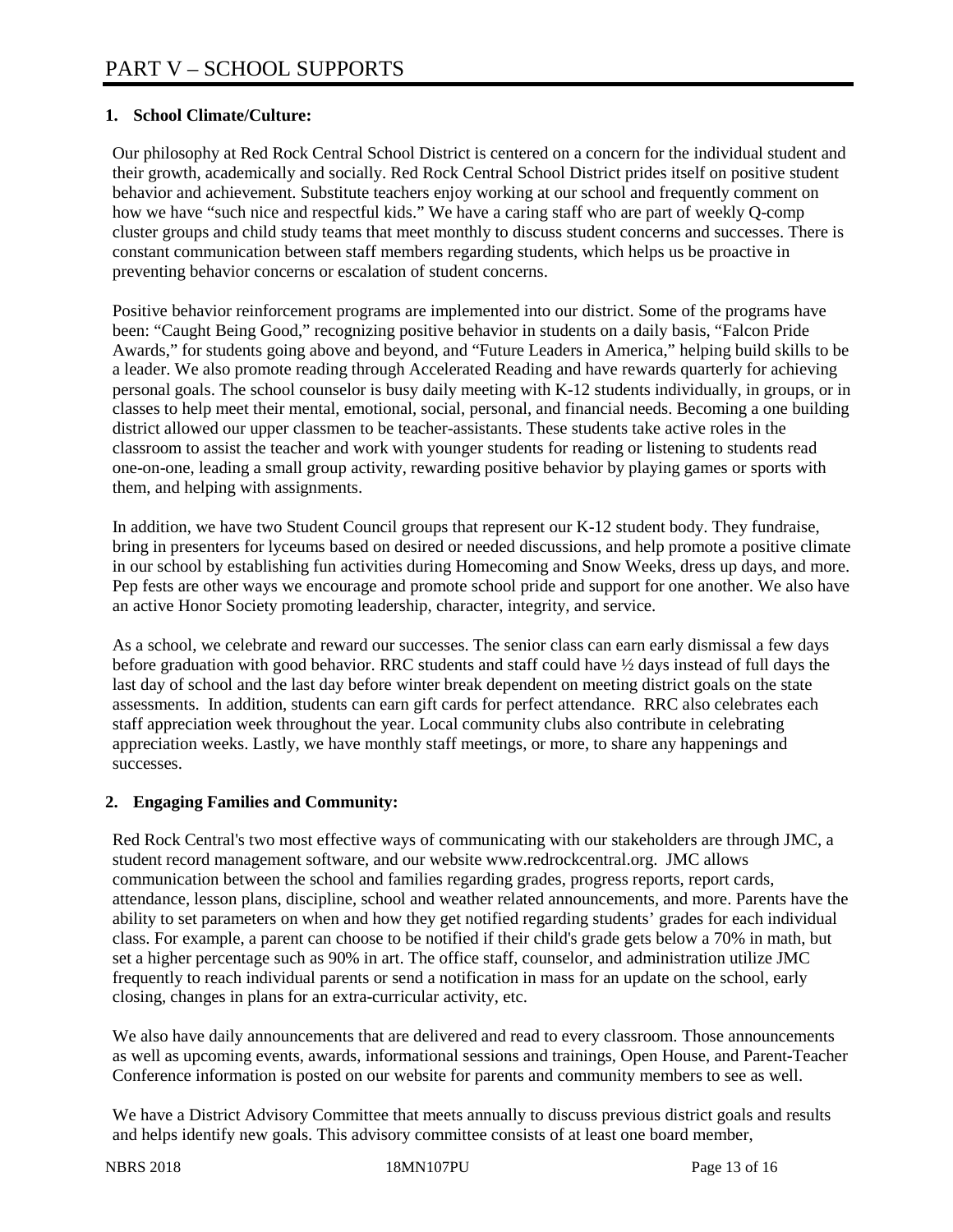administration, teachers, at least one paraprofessional, parents, community members, and our student body president. Another advisory committee we have is our FFA Advisory Committee that meets quarterly. As a rural community, we want to ensure our students have all the opportunities for knowledge and exposure related to careers in agriculture. This committee consists of the FFA advisor, chapter president, principal, one board member, and multiple active agricultural community members.

At Red Rock Central, we strive to have open communication with families and encourage them to communicate with us. Many emails, phone calls, and conferences occur throughout each school year. A wonderful public relation piece we added in the last few years is having each secondary staff member send a minimum of nine emails per year praising students to their parents. Our local newspaper promotes our school and events to the best of their ability as well, which also helps with the overall communication. In addition, we offer Independent Journalism as an elective class for our upper classmen. These students write weekly approved articles related to the school's happenings, which end up in the newspaper as well.

During the year, we have banquets and celebrations for extra-curricular activities. In addition, RRC has an Honor Banquet for our seniors at the end of the year, which recognizes all of their achievements that covers everything they've been a part of in high school. That includes the extra-curricular activities again, but also co-curricular activities, cumulative academic success, college credits received, and scholarships received.

### **3. Professional Development:**

Red Rock Central allots 2% of the budget for professional development for all staff. The administration is very supportive of staff furthering their education, encourage staff to search for worthwhile workshops, and provide staff with any information regarding potential training. Although we have a staff development committee that officially approves the funds needed for any professional development, Red Rock Central staff are financially conservative, but educationally assertive. More specifically, administrators, teachers, and paraprofessionals recognize the importance of staff development to their individual growth as well as the students' growth, but staff search for ways to receive the appropriate training for minimal cost. Occasionally, we send staff out of state for training, but most of the trainings received occur within a few hours of Lamberton, which eliminates some of the bigger transportation and lodging costs. Each request must indicate how it supports student or staff achievement or growth.

All teachers, which include part-time teachers, are part of Q-Comp. There is a Q-Comp Council consisting of administration and teachers who set annual goals. Teachers are strategically grouped into cluster groups and have weekly meetings. They set an annual personal goal and an annual goal related to the district goal set by the Council. Each cluster has multiple individuals that take on the leader role during the year. Some groups spend time on a book study that promotes educational development, while other leaders will present to the group on effective instructional strategies, research, educational trends developing, articles, or other worthwhile information.

The secondary principal attends winter and summer Minnesota Association of Secondary Principals (MASSP) conferences, is part of the southwest Minnesota Principal's Collaborative, and attends multiple annual Southwest MASSP meetings, which includes an annual law seminar. The principal collaborative consists of a group of principals from southwest MN, is led by an education specialist, and is supplemented by an experienced individual from the Regional Center of Excellence. The principals meet every six weeks during the school year and have played an active role in developing a collaborative calendar that allows teachers from all the districts in the collaborative to meet to discuss their content area and standards, share lessons and strategies, and network. In addition, principals and their data team are invited to a Data Mine workshop in August. The Southwest West Central Service Cooperative provides each district's data team with a personalized flash drive with lots of data related to the MCA III's. Each data team uses that day to start to disaggregate and analyze the data to identify student achievement and gaps, growth, trends, etc.

# **4. School Leadership:**

The administration at Red Rock Central consists of one superintendent, who is also the K-4 principal, and a 5-12 principal. The philosophy from administration is to make our children successful in life by educating,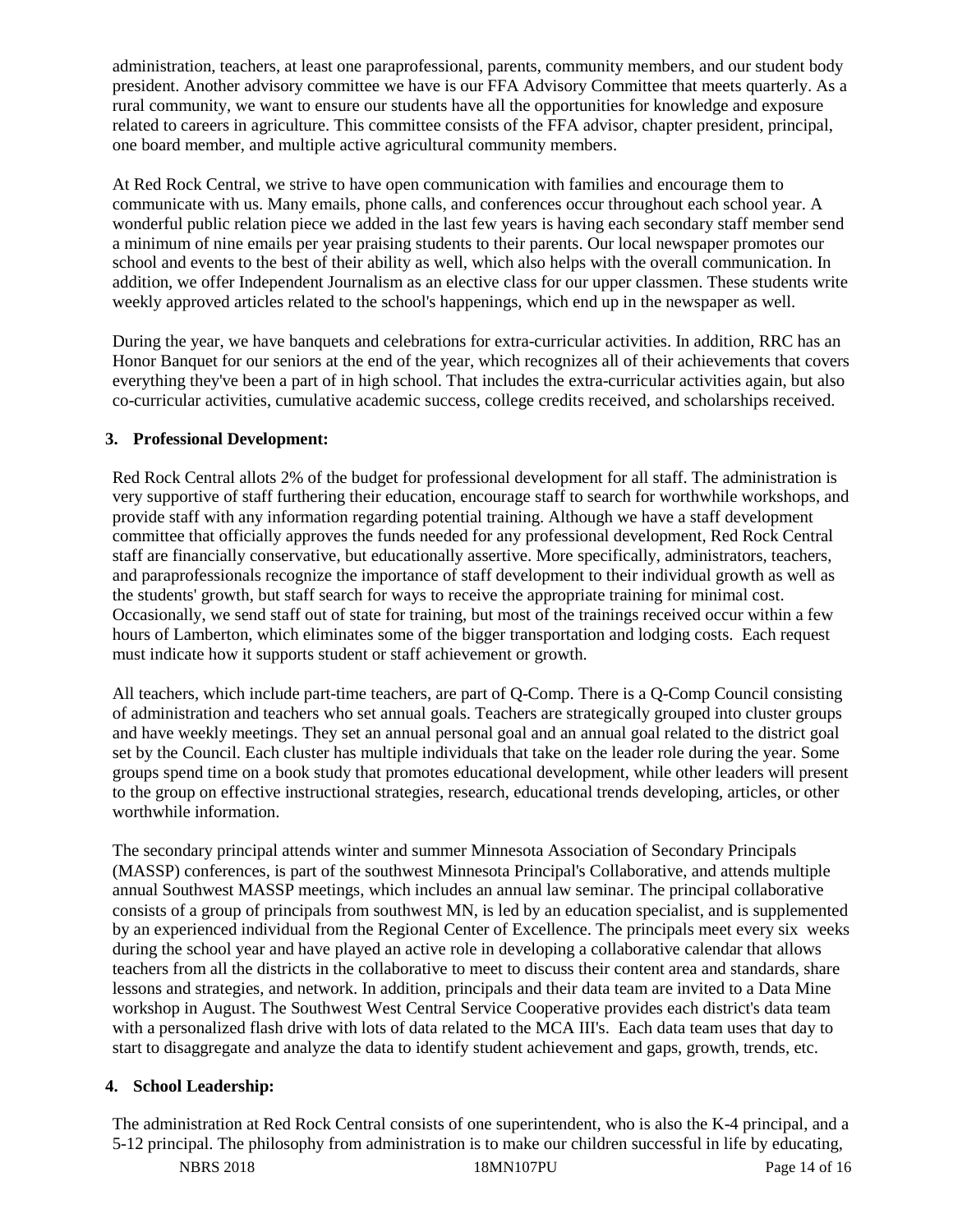informing, and preparing them for the next stage in their life as well-rounded citizens with strong moral characters. Our focus is on preparing every student individually for their futures because as we know, not all students are 4-year college-bound. In fact, college or post-secondary education, in general, is not for everyone. A quote that the secondary principal lives by is "Treat a man as he is and he will remain as he is. Treat a man as he can be and he will become what he should be" by Ralph Waldo Emerson. This mentality of high expectations is applied to the students and staff. The leadership philosophy also emphasizes students needing to be taught in ways that they can relate to, are familiar with, and enjoy. Technology plays a large part in that.

The approach from the administration is to support staff, but not micro-manage. That mentality also applies from the Board to the administration. The phrase that has been shared many of times in the last seven years is that teachers are the masters of their own domain, meaning they are in charge of their classroom. Once trust is established with the teachers, they accept administration is not there to evaluate or criticize per se, but rather support and challenge them.

Our policies, curriculum, programs, field trips, resources, and commitment to student and staff relationships all revolve around student achievement in one form or another. One example of that includes the district having to recently revisit our cell phone policy to consistently and effectively enforce it to eliminate distractions and promote a productive learning environment. Although there is a major emphasis on the state assessments, partly due to the accountability component, stakeholders at RRC recognize student achievement goes well beyond those assessments. All the assessments and benchmark tests described in other sections should give a clear indication of how much value is placed on student and staff achievement.

RRC's lowest MCA III scores have been in 8th grade science. In the last several years, K-12 staff and administration have invested many resources to improve those scores. In addition to receiving ideas from other districts, specialists from the Minnesota Department of Education met with our science department. We mapped the science curriculum, identified power standards, and found creative ways to include science across content areas and grades, like subscribing to science magazines to practice reading informational text in English classes. Science has been targeted focal point in deciding on field trips, lyceums, presenters, in recent years as well.